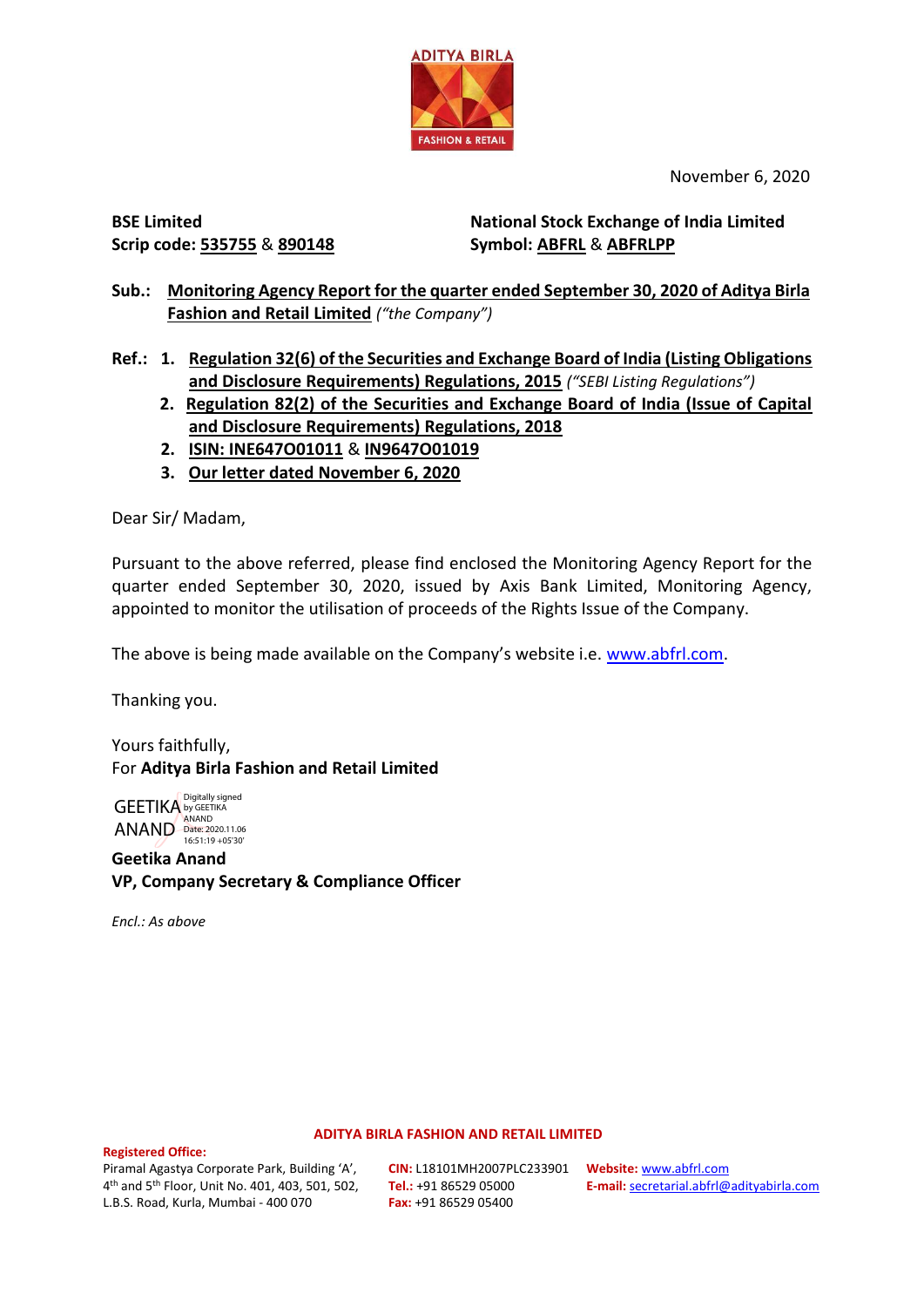# **AXB/CO/IFB-TS/2020-21/86**

November 6, 2020

## **To,**

# **Aditya Birla Fashion and Retail Limited**

Piramal Agastya Corporate Park, Building "A" 4th & 5th Floor, Unit No. 401, 403, 501, 502 L.B.S. Road, Kurla, Mumbai - 400070

Dear Sir,

## **Sub: Aditya Birla Fashion and Retail Limited (the Company) – Monitoring Agency Report**

We write in our capacity of Monitoring Agent to the Company and refer to our duties cast under Regulation 82(2) of the Securities & Exchange Board of India (Issue of Capital & Disclosure Requirements) Regulations, 2018.

In terms of above, please find attached the Monitoring Report for the quarter ended on September 30, 2020 as per Schedule XI of the aforesaid SEBI Regulations.

Request you to kindly take the same on records.

Thanking you. *Yours Faithfully, For and on behalf of Axis Bank Ltd*

*Authorized Signatory*



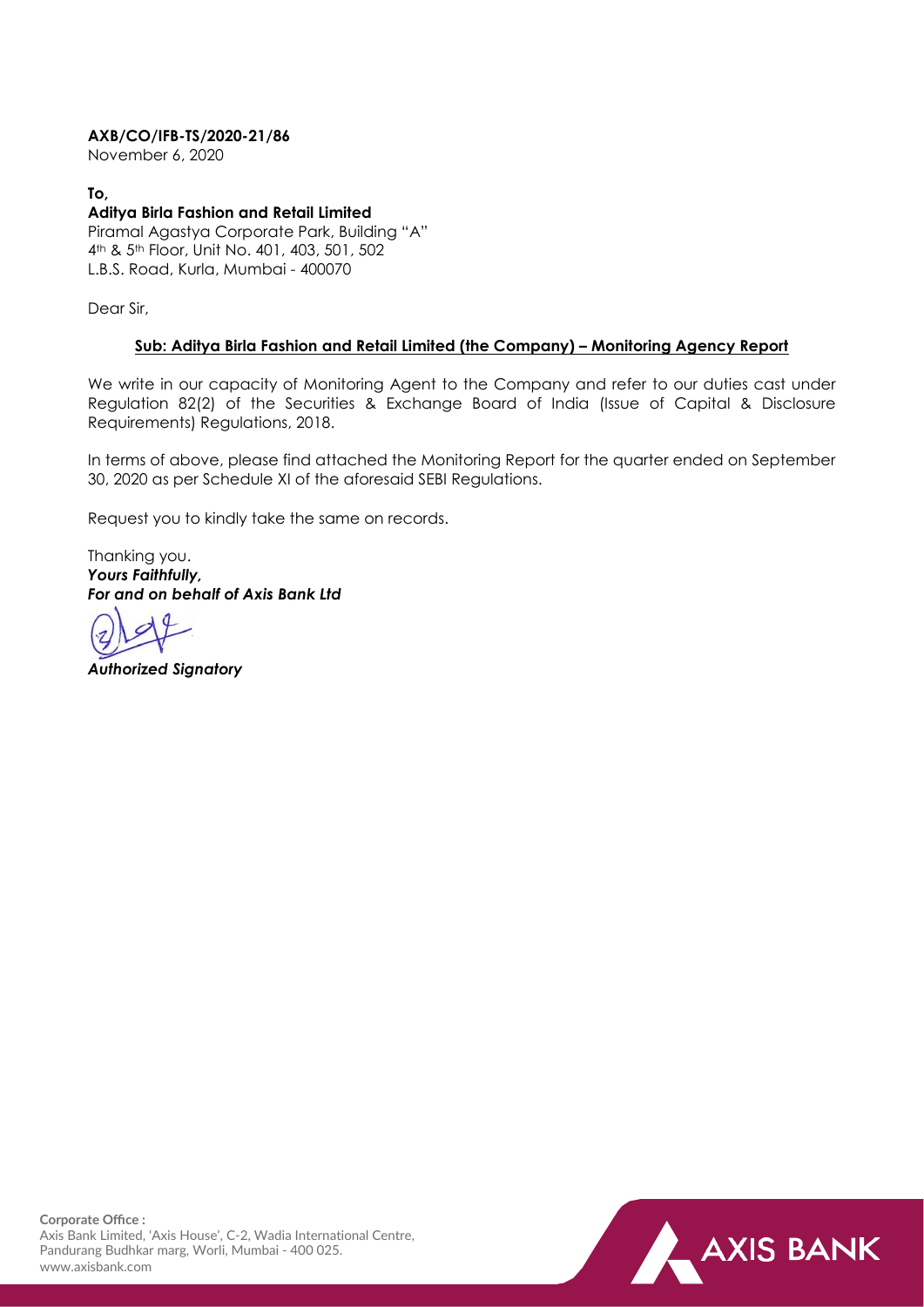# **Report of the Monitoring Agency**

Name of the Issuer: **Aditya Birla Fashion and Retail Limited**

For Quarter ended: **30th September, 2020**

Name of the Monitoring Agency: **Axis Bank Limited**

(a) Deviation from the objects: **No deviation from objects**

(b) Range of Deviation: **Not applicable**

Declaration:

We declare that this report is based on the format as prescribed by SEBI (ICDR) Regulations, 2018, as amended. We further declare that this report provides a true and fair view of the utilization of issue proceeds.

We declare that we do not have any direct / indirect interest in or relationship with the issuer/promoters/directors/management and also confirm that we do not perceive any conflict of interest in such relationship / interest while monitoring and reporting the utilization of issue proceeds by the issuer. We also declare that the certificate is provided on the basis of management representation and certification provided by the independent chartered accountant.

# **For and on behalf of Axis Bank Ltd**

**\_\_\_\_\_\_\_\_\_\_\_\_\_\_\_\_\_\_\_\_\_\_\_\_\_\_\_\_ Name:** Mangalagowri Bhat **Date:** November 6, 2020

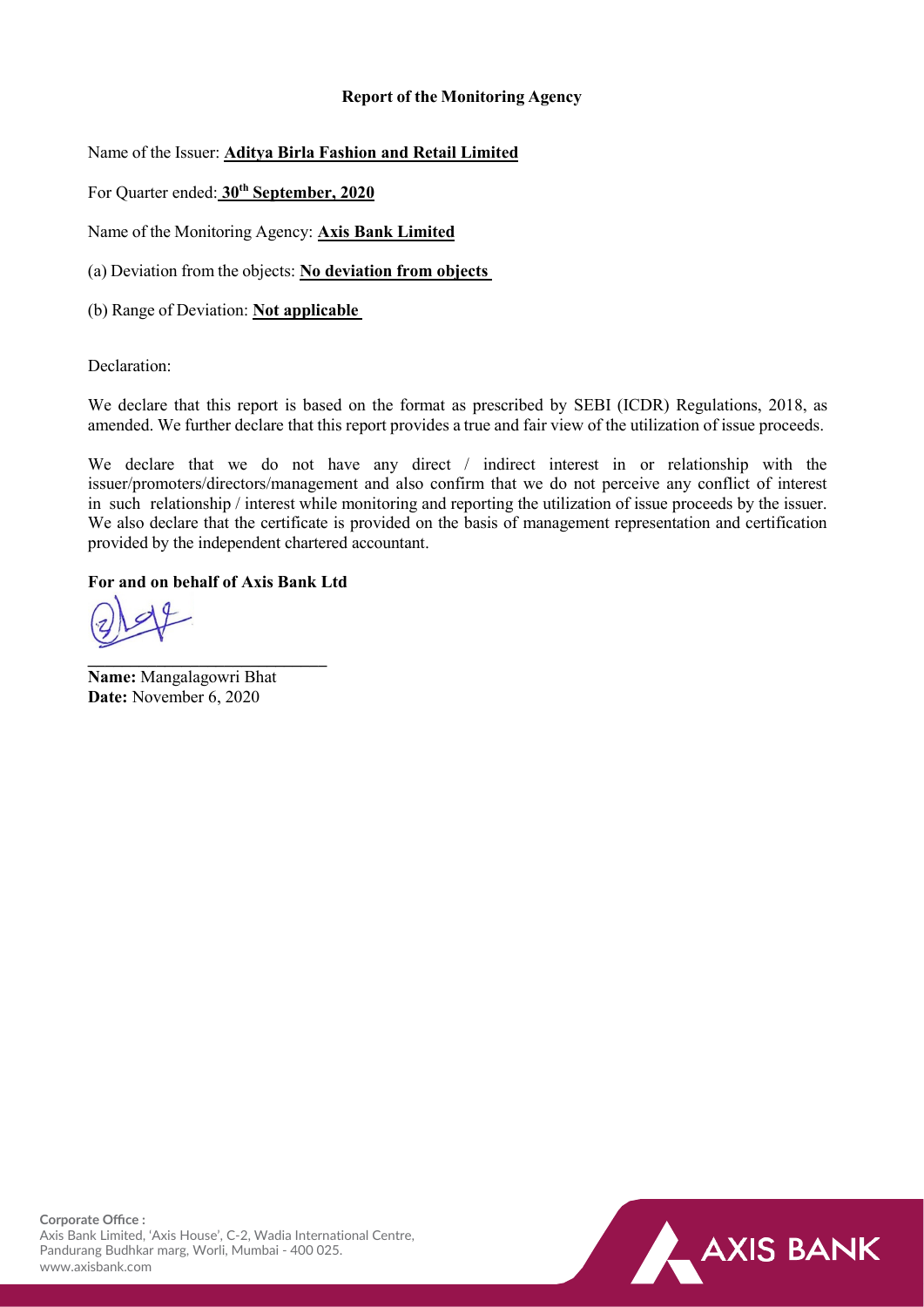#### **Issuer Details:**

Name of the issuer : Aditya Birla Fashion and Retail Limited<br>The name of the promoter of the issuer : Birla Group Holding Private Limited The name of the promoter of the issuer : Birla Group Holding Private Industry/sector to which it belongs : Manufacturing and Retail Industry/sector to which it belongs

# 2) **Issue Details**:

Issue Period : 8<sup>th</sup> July 2020 to 22<sup>nd</sup> July 2020<br>Type of Issue (public/rights) : Rights Issue of equity shares Type of specified securities Issue size

- 
- 
- 
- 
- : Rights Issue of equity shares<br>: Equity Shares
- - $\overline{\phantom{0}}$  : Rs. 995.12 Crores

#### 3) **Details of the arrangement made to ensure the monitoring of issue proceeds:**

| <b>Particulars</b>                                                                                                               | <b>Reply</b> | <b>Comments of Monitoring</b><br>Agency | <b>Comments of the Board of</b><br><b>Directors</b> |
|----------------------------------------------------------------------------------------------------------------------------------|--------------|-----------------------------------------|-----------------------------------------------------|
| Whether all the utilization is as<br>per disclosure in Offer<br>Document?                                                        | Yes/No       | Yes                                     | Yes                                                 |
| Whether Shareholder approval is<br>obtained in case of material<br>deviations# from expenditures<br>disclosed in Offer Document? | Yes/No       | Not applicable                          | Not applicable                                      |
| Whether means of finance for<br>disclosed objects of the Issue has<br>changed?                                                   | Yes/No       | N <sub>0</sub>                          | N <sub>0</sub>                                      |
| Any major deviation observed<br>over the earlier monitoring<br>agency reports?                                                   | Yes/No       | Not applicable                          | Not applicable                                      |
| Whether all Government /<br>Statutory approvals related to the<br>object(s) obtained?                                            | Yes/No       | Not applicable                          | Not applicable                                      |
| Whether all arrangements<br>pertaining to technical<br>assistance/collaboration are in<br>operation?                             | Yes/No       | Not Applicable                          | Not Applicable                                      |
| Any favorable events improving<br>object(s) viability                                                                            | Yes/No       | Not Applicable                          | Not Applicable                                      |
| Any unfavorable events<br>affecting object(s) viability                                                                          | Yes/No       | Not Applicable                          | Not Applicable                                      |
| Any other relevant information<br>that may materially affect the<br>decision making of the investors                             | Yes/No       | Not Applicable                          | Not Applicable                                      |

*# Where material deviation may be defined to mean:*

- *a) Deviation in the objects or purposes for which the funds have been raised;*
- b) Deviation in the amount of funds actually utilized by more than 10% of the amount projected in the offer *documents.*

## **4) Details of object(s)s to be monitored:**

(i) Cost of objects - Not applicable

| <b>Revised</b><br><b>Particulars of</b><br><b>Reason</b><br><b>Proposed</b><br>SI.<br><b>Offer</b><br>of<br>Cost<br><b>Item Head</b><br>of cost<br>financing<br>firm<br>N <sub>0</sub><br><b>Monitoring</b><br>Document)<br>revision<br>option<br>arrangements |  | Original<br>Cost (as per | <b>Comments</b> | <b>Comments of the Board of</b><br><b>Directors</b> |  |  |  |
|----------------------------------------------------------------------------------------------------------------------------------------------------------------------------------------------------------------------------------------------------------------|--|--------------------------|-----------------|-----------------------------------------------------|--|--|--|
|                                                                                                                                                                                                                                                                |  |                          | (Rs. in         | Agency                                              |  |  |  |
|                                                                                                                                                                                                                                                                |  |                          |                 |                                                     |  |  |  |
| <b>Not Applicable</b>                                                                                                                                                                                                                                          |  |                          |                 |                                                     |  |  |  |

 $42$